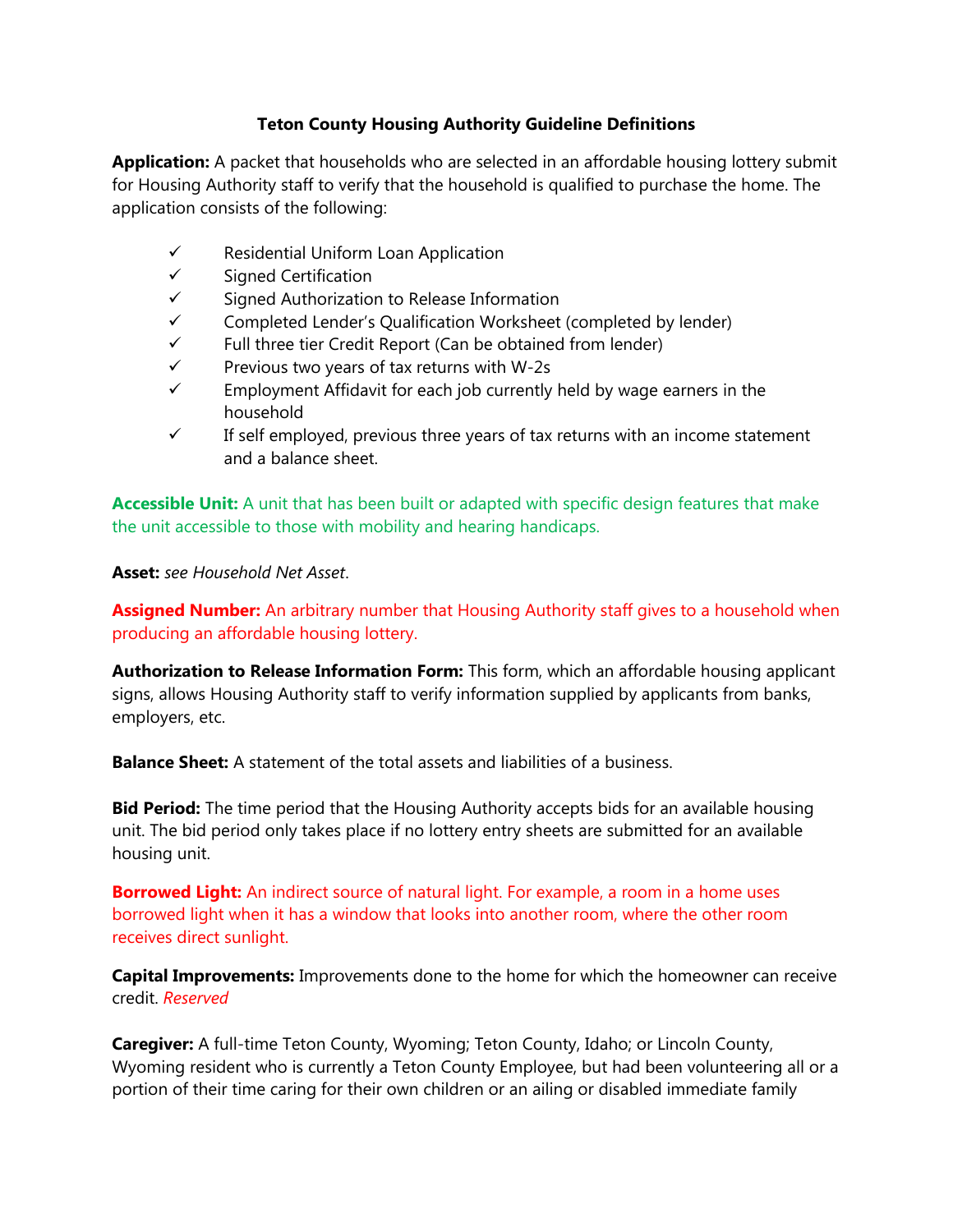member for a period of time during the last four years and was therefore unable to gain full time employment in Teton County. A caregiver also must have been related to a full time Teton County, Wyoming employee for at least two out of the last four years.

### **Category:** *see Income Category*

## **Closing Date:** The date on which ownership of property transfers from the former owner to the new owner.

**Community Loan fund:** A loan fund that is set up in a community for the purpose of providing down payment assistance or other types of loans for deed restricted housing.

**Deed Restriction:** A document recorded against a housing unit that describes the unit's housing program. It provides restrictions on the purchase, occupancy, and resale of the housing unit.

**Deed Restriction Template:** A standard form to be used as a recorded instrument on all deed restricted properties.

## **Deed Restriction Information Sheet:**

**Developer:** An individual or group who builds housing.

**Disabled:** TCHA uses the definition of disabled that comes from the Disability Discrimination Act (DDA). The DDA defines a disabled person as someone who has a physical or mental impairment that has a substantial and long-term adverse effect on his or her ability to carry out normal day-to-day activities.

#### **Earnest Money:** Money that a buyer gives to a seller to bind a contract.

**Eligibility Criteria:** Criteria defined in either the deed restriction or the Teton County Housing Authority Guidelines, which are used to measure whether a household qualifies to purchase a unit.

**Emergency Service Worker:** *Reserved* From Lottery Entry Sheet: An employee or volunteer (on call 24 hours per day for human, life threatening emergencies) of a community based organization that provides immediate response health and safety services, including but not limited to the following: fire department workers, mountain rescue, sheriff's deputies, police officers, hospital emergency room technicians, social service workers (mental health and abuse case workers), ambulance drivers, and emergency medical technicians.

**Employment-Based:** A restricted dwelling unit where occupancy is limited to employees in Teton County, Wyoming. There are no income qualifications for an occupant. This type of unit may include, but is not limited to, Accessory Residential Units and Town of Jackson Employment-Based Units.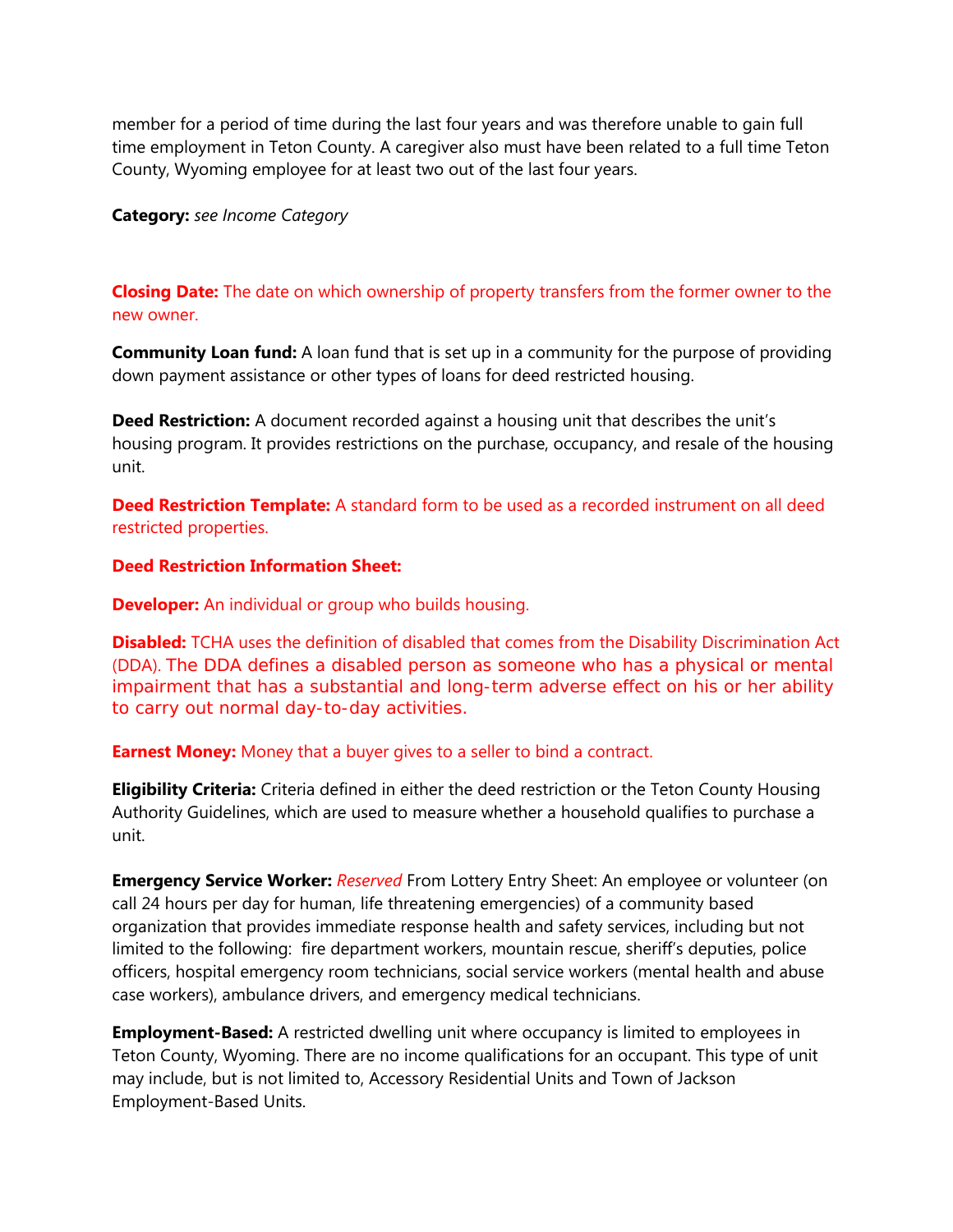**Employment Requirement:** At least one member of a household must demonstrate an average of 30 hours per week of employment in Teton County, Wyoming; or demonstrate a clear intent to work an average of 30 hours per week in Teton County, Wyoming (must have been hired even if hasn't started the job yet.)

**Exception:** If a household is not deemed to be qualified for purchase of a particular housing unit in line with the deed restrictions and/or Teton County Housing Authority Guidelines, then Teton County Housing Authority staff may deem them qualified based on legitimate and compelling reasons.

Fair Market Rents (FMR): Fair market rents are the maximum chargeable gross rent, including utlilties, in an area for projects participating in the Housing and Urban Development (HUD) Section 8 Program. The HUD Section 8 Program targets incomes of 80% and below of the Median Family Income (MFI). The Teton County Housing Authority applies FMR to employee rental units (or whatever the term is). The rental rate corresponds to the amount of bedrooms in a unit.

**Final Development Plan Approval:** The point in the development review process when either the Teton County Board of County Commissioners or the Town of Jackson Town Council approves a development. It is at this point that the Teton County Housing Authority considers a development proposal to have the go-ahead. (Any less cheesy suggestions for how to say that?)

**Final Inspection:** The inspection that is done on a home at least 48 business hours before closing on the sale of the home. The purpose is to determine whether the home has been properly cleaned and that proper maintenance and repairs have been completed.

**Finance Company:** A company that regularly makes loans to clients.

#### **Garage:** An enclosed shelter for automotive vehicles.

**Habitable Floor Area:** Habitable floor area is floor area used for living purposes, usually having access to heat, plumbing, and electricity. It includes foyers, hallways, restrooms, closets, storage, and other common areas within a building. Habitable floor area does not include mechanical rooms, elevators and fireplaces. Habitable floor area is measured either from the exterior of the faces of the building or the exterior limits of any interior wall that separates habitable floor area from nonhabitable floor area, whichever is applicable.

#### **Handicapped:**

**Hearing Impaired:** Individuals whose hearing measures between 25 dB and total hearing loss.

**Mentally Challenged:** Individuals who have an intellectual functioning level that is well below average and that causes significant limitations in daily living skills.

**Mobility Impaired:** Individuals who have reduced function of legs and feet that leads them to be permanently dependant on a wheelchair or an artificial aid to walking.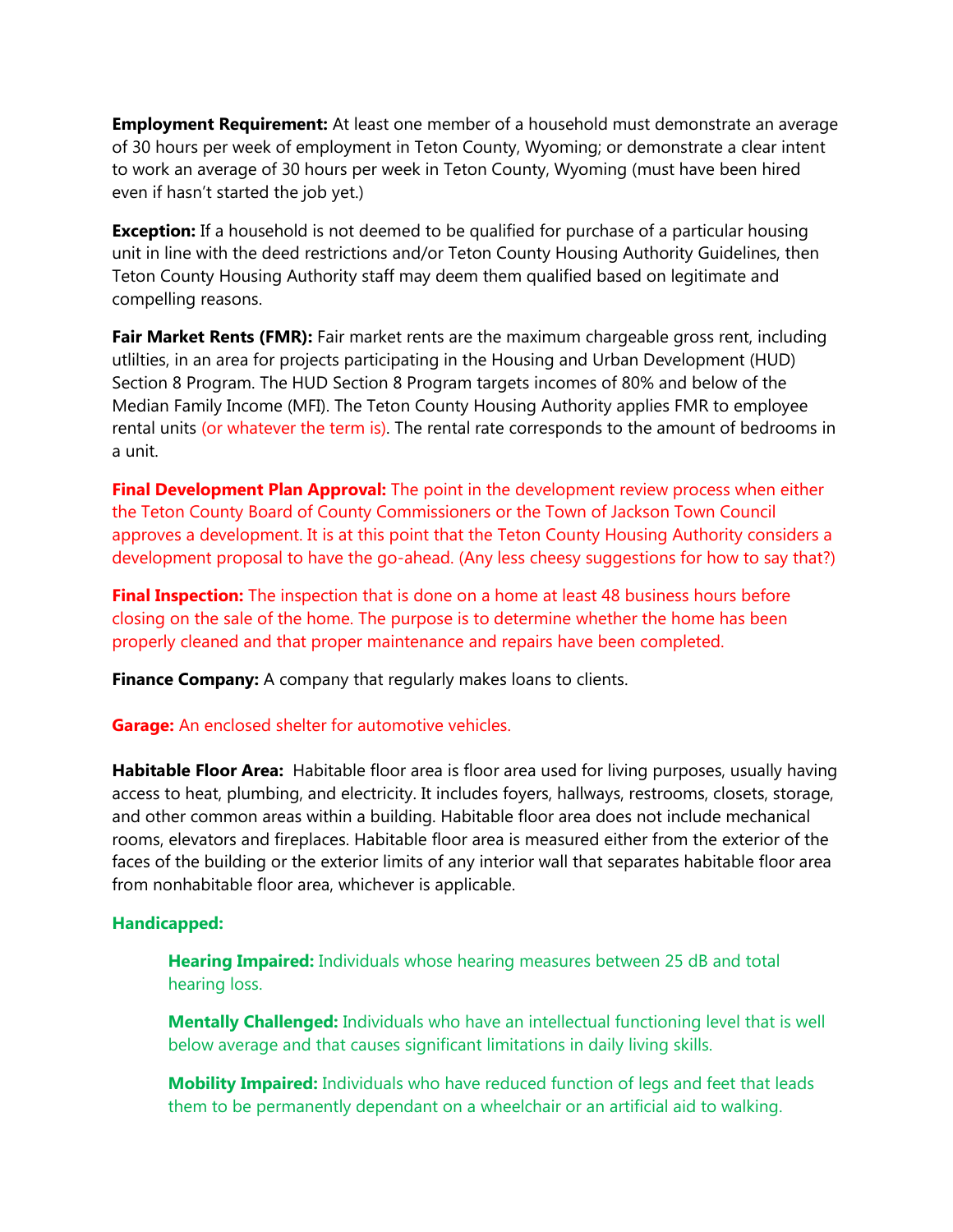## **Hearing Impaired: "***See Handicapped"*

**Homebuyer Education:** Class required by the Teton County Housing Authority for first-time homebuyers. The class educates new homebuyers about the entire home buying process.

**Homeowners' Association:** An organization comprising neighbors concerned with managing the common areas of a subdivision or condominium complex. These associations take on issues such as plowing, clearing sidewalks, painting exteriors of a subdivision and collecting dues from residents. The homeowners' association is also responsible for enforcing covenants, conditions & restrictions (CC&Rs) that apply to the property. They do not enforce deed restriction.

**Household Income**: The current income going forward 12 months of all adult wage earners within a household before taxes. Income from dependants who are enrolled in college or another type of school is not included in the household income calculation.

**Household Net Assets:** The value of all assets over \$500 in value including, but not limit too, bank accounts, investment accounts, life insurance, furniture, automobiles, jewelry, computer equipment, real estate, and recreational equipment; less any debt the household has.

**Housing Programs:** Programs intended to provide housing for the workforce of Teton County and administered under Teton County Housing Authority. They include ownership and rental units created through the Land Development Regulations, through the direct construction of Housing Units or the financing thereof.

**Housing Mitigation Plan:** The portion of a devleopment plan that specifies how an applicant will satisfy the affordable housing requirements in Division 49400 of the Teton County and Town of Jackson Land Development Regulations and/or the employee housing requirements of Division 49600 of the Teton County Land Development Regulations and Division 49500 of the Town of Jackson Land Development Regulations.

**Housing Units:** Units that have a restricted rent or sale price to be affordable to households earning no more than 200 percent of Teton County Median Family Income.

**Immediate Family Member:** Individuals that include a parent, spouse or child, including stepchildren, foster children, step-parents and foster parents.

**Impractical**: A situation in which a developer should provide affordable or employee housing through an alternate method rather than develop on-site housing, as on-site housing would conflict with other goals of the Jackson/Teton County Comprehensive Plan and/or the requirement is smaller than the equivalent of the smallest unit.

**Income Categories:** Categories numbered from one to six that are based on the HUD Median Family Income (MFI) for Teton County and are recalculated in March of every year when new figures are reported by HUD. The category income ranges are listed below:

Category 1: 80% and below of MFI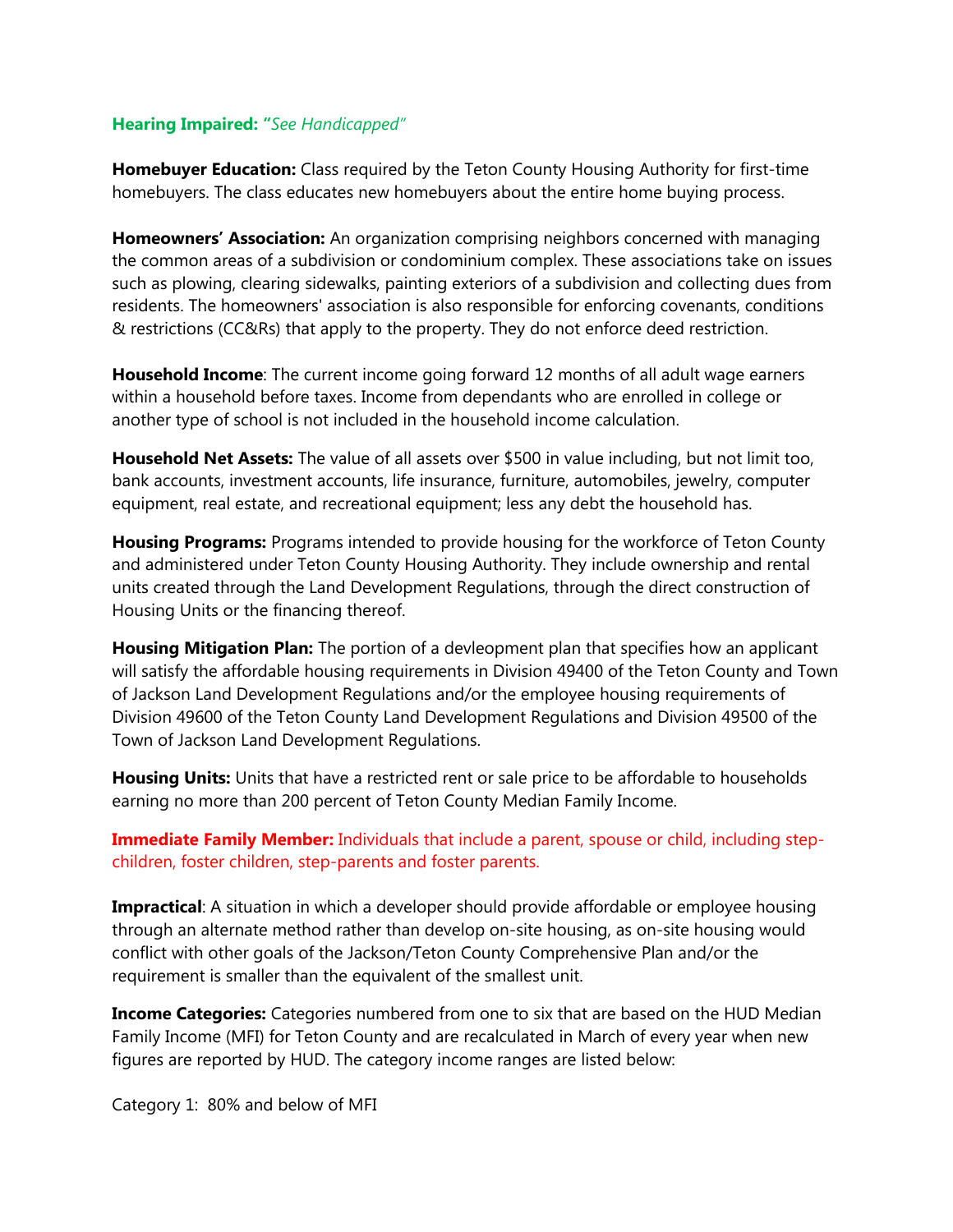Category 2: 81% to 100% of MFI Category 3: 101% to 120% of MFI Category 4: 121% to 140% of MFI Category 5: 141% to 175% of MFI Category 6: 176% to 200% of MFI

**Initial Inspection:** An inspection done on a home once a letter of intent to sell is received by TCHA. The purpose is to inform the seller of the selling process and to check for maintenance and repairs that may be required before the sell occurs.

**Institutional Lender:** A lender that is a legitimate financial institution that regularly loans money for real estate transactions.

**Joint Tenancy:** When two or more people own property as joint tenants and one owner dies, the other owners automatically own the deceased owner's share. No will is required.

Leave of Absence: Permission granted by the Teton County Housing Authority for an owner of a deed restricted unit to be absent from the unit for an extended period of time for legitimate and compelling reason, without violating the unit's deed restriction.

**Lawful Permanent Resident:** Any foreign national who has been granted the right to reside permanently in the United States. Legal Permanent Residents may apply for affordable and attainable housing but are ineligable to apply for employment-based housing, as it is available for US Citizens only.

Letter of Intent to Sell: A letter that a homeowner sends to the Teton County Housing Authority informing the Teton County Housing Authority that they desire to sell their home. The Teton County Housing Authority must receive this letter before the selling process can begin.

**Liabilities:** Any debt, loans, or balances that a household owes. Liabilities are subtracted from assets when calculating Household Net Assets.

**Living Space:** A room in a home used by a family for leisure activities, entertaining guests, etc. It includes space for couches, chairs, tables, and may open to the kitchen. It must include exterior windows.

**Lottery Drawing:** The event that selects who, of all the applicants for an affordable home, shall purchase the home.

**Lottery Entry Period:** The period (normally two weeks) that the Teton County Housing Authority accepts lottery entry sheets for an available housing unit.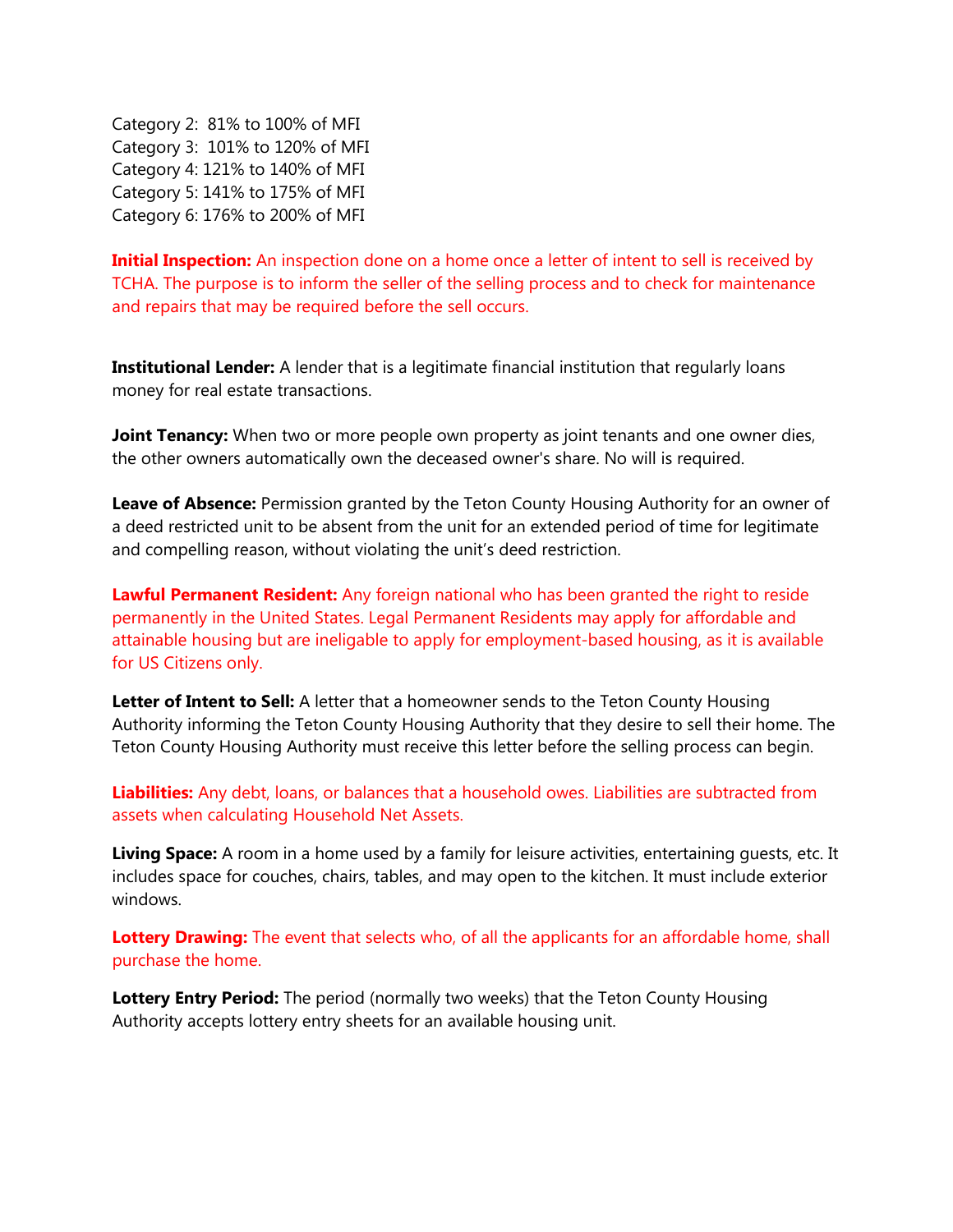**Lottery Entry Sheet:** Households complete a lottery entry sheet and submit it to the Teton County Housing Authority within the lottery entry period when the household is interested in purchasing an available housing unit.

**Lottery Number:** A number that a household receives from a lottery drawing that reflects the household's standing in the lottery for an affordable home.

**Lottery Preference Form:** The form used to record all households who submitted lottery entry sheets for a particular home. The households are recorded according to their preference category and listed in alphabetical order. This form is given to outside counsel who then assigns each household a number. The numbers are placed in a pool and drawn out one by one. The results of the drawing are recorded in order on the Lottery Preference Form and returned to TCHA.

**Lottery Process:** The process by which the Teton County Housing Authority determines which household, of those that have applied, may purchase an affordable home.

**Maintenance Adjustment:** The amount of money credited to the buyer at closing for maintenance, cleaning, or repairs that are found to be needed on the home at the final inspection.

**Maximum Rental Rates:** The Teton County Housing Authoirty uses Fair Market Rents (FMR) established by the Department of Housing and Urban Development (HUD) for Employee Rental Units.

**Maximum Resale Price:** The maximum amount that a housing unit can be sold for. This price is calculated by the Teton County Housing Authoirty according to the housing unit's deed restriction or Teton County Housing Authoirty Guidelines.

**Maximum Resale Letter:** A letter given to a seller of an Affordable or Employment Based home informing them of the maximum amount that the home may be sold for.

**Maximum Sales Price:** The maximum amount that a housing unit can be sold for initially. There is 10 percent reduction from the maximum sales price for no garage and a 20 percent reduction from the maximum sales price if the unit is below grade.

**Median Family Income (MFI):** The Department of Housing and Urban Development (HUD) calculates this figure by dividing households into two equal segments with the first half of households earning less than the median household income and the other half earning more. The Teton County Housing Authority uses MFI to determine eligibility for affordable housing categories. TCHA also uses MFI to calculate Maximum Sales Prices.

## **Mentally Challenged:** *See "Handicapped"*

**Military Service:** Active deployment in the U.S. Armed Services for any amount of time. Military Service counts as employment in Teton County, Wyoming for the sake of gaining the 4-year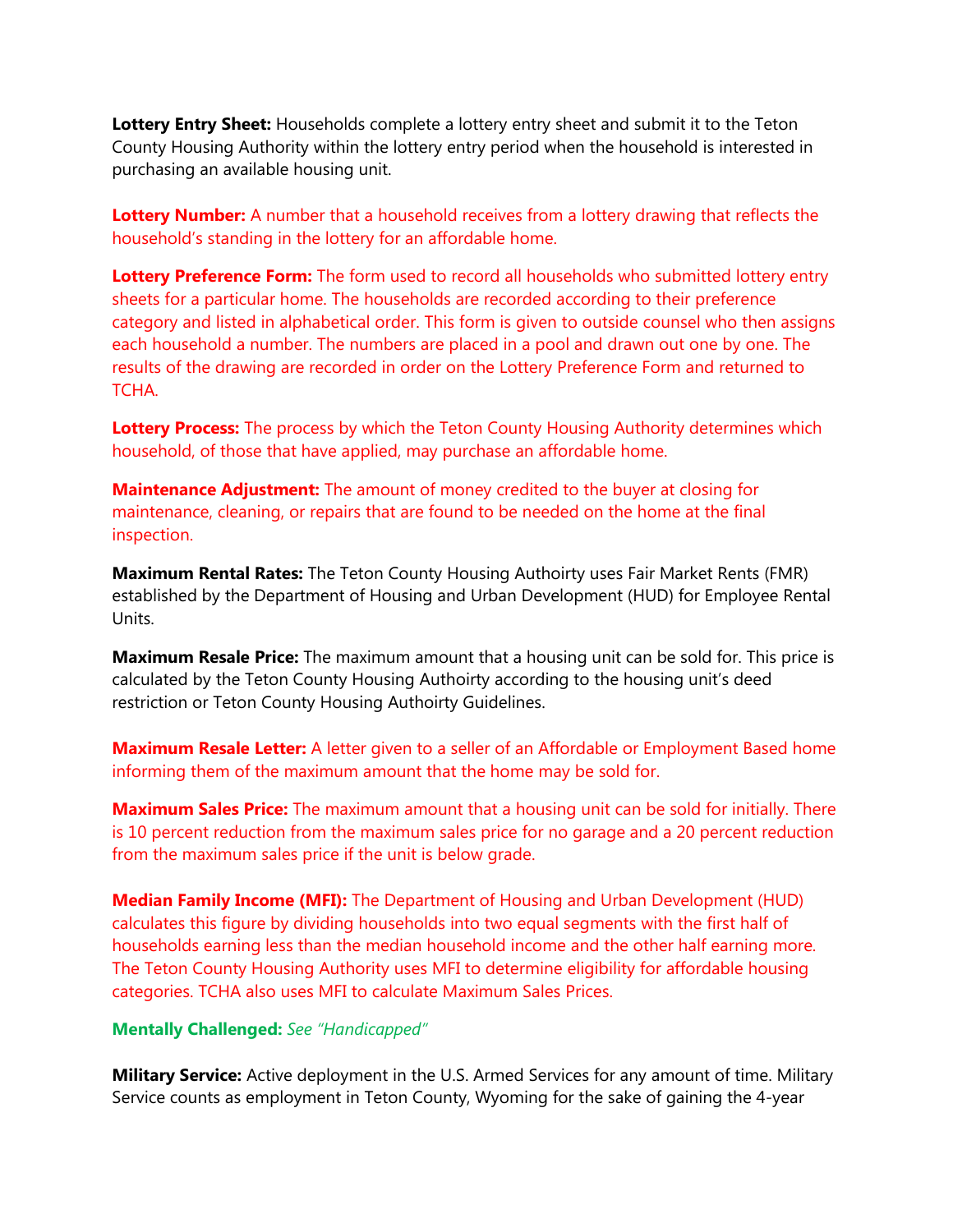preference in the lottery if the person deployed met employment criteria in Teton County Wyoming for minimum of two years immediately prior to deployment.

### **Mobility Handicapped:** *See "Handicapped"*

**Net Livable Floor Area**: (same as Habitable Floor Area?) This area is calculated on interior living area and is measured interior wall to interior wall, including all interior partitions including, but not limited to habitable basements and interior storage areas, closets and laundry areas. Exclusions include, but are not limited to, uninhabitable basements, mechanical areas, exterior storage, stairwells, garages (either attached or detached), patios, decks and porches.

**Occupancy Preference:** Preference given to families in a lottery for 3 and 4 bedroom homes who's household size meets at least one person per bedroom.

**Original Purchase Price (OPP):** The amount the homeowner originally paid for the home.

Post Secondary Education: Attendance as a full-time student at an educational establishment after high school or college preparatory school.

**Possession Date:** The date a buyer takes possession of a home. This is normally the date of closing unless for some reason funds are unable to be disbursed on that day.

**Primary Education:** Attendance at a school for primary education located in Teton County Wyoming.

**Profit and Loss Statement:** A statement showing a business's income and expenses up through the month prior to application.

**Purchase and Sales Contract:** Contract entered into by the seller and the buyer which outlines the terms and conditions under which the property will be sold.

**Qualification Letter:** Letter issued to applicant confirming that they are qualified to purchase the home. This letter is needed by the Title Company in order to allow the closing to take place.

**Qualified Households or Qualified Buyer:** Households or buyers that have applied for housing through the Teton County Housing Authority, where Housing Authority staff deem them as eligible to purchase an affordable home after verification of information, based on the unit's deed restriction and Teton County Housing Authority Guidelines.

**Qualified Owner:** An owner of an Employment Based Home that is employed full-time and earns at least 75% of income from local businesses.